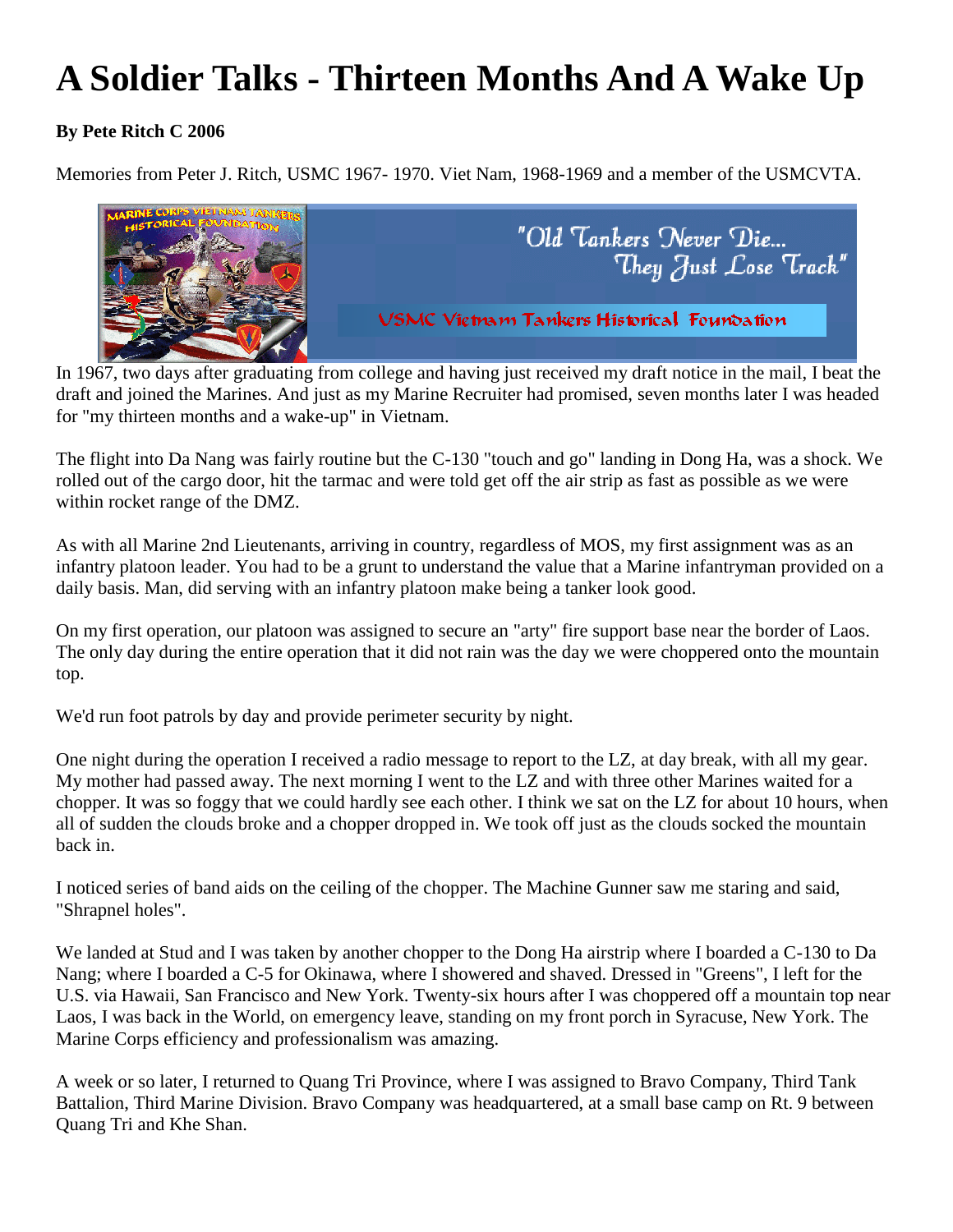As Bravo 3, Third Platoon Tank Commander, I learned that my "new twenty best friends" had just finished running road security for supplies in support of the Marine Base at Khe Sahn during the siege. These Marines were battle tested, salty and that was just what I needed. I learned really quickly to listen to them. If they survived Khe Sahn, they were not about to let a green 2nd Lieutenant get them killed.



Lt. Pete Ritch- pistol practice and base camp near DMZ- 1969.

My first operation as a Tanker was a road sweep from Rt. 9 just east of Stud, southward up a small mountain range, ending at a village of roughly 300 Viet Namese farmers. Next to the village was a dirt airstrip, a Special Forces base camp, with Montayard trainees and a Marine base with my three tanks, a platoon of Marine grunts and a "coordinator". The "coordinator" was dressed in camouflage unlike any I'd seen since I arrived in country. He appeared to sleep all day and show up around sunset to ask what we had run into action on the road sweep or day light patrols. Then he would head out of our base camp and be gone all night. He carried a Thompson submachine gun and several knifes that were not standard issue.

We'd sweep the road first thing in the morning, to the joy of a hundred or so small kids who would ask for food and wave. After our sweep, the road would be open for traffic and we'd run patrols into the surrounding area. Just outside the village was a large banana plantation run by a French Catholic priest and worked by the villagers. It was beautiful country and we witnessed some fantastic sunsets. Too bad there was a war going on.

Our patrols into the surrounding area were boring. We never found any indication of NVA troops or "pajama'd" bad guys moving through the areas that we patrolled. Our patrols were limited to narrow corridors bordered by areas patrolled by the ARVN. Every evening I'd meet with the " coordinator", let him know that we'd found no evidence of the enemy and ask if he could get us permission to widen our patrol area.

Finally, one night he told us that the ARVN would not be patrolling the two clicks to our west and we were free to check it out. The next morning we completed the road sweep and set out with three tanks and a grunt platoon into our expanded patrol zone. We crossed into the grid previously patrolled by the ARVN. The Marine grunts dismounted and moved through a tree line and reported that they spotted smoke across a field, in the next tree line. As they started across the field, they took some small arms fire and hit the deck. I directed the tanks through the near tree line, maneuvered between the infantry platoon and the far tree line and opened fire. We fired around 15 rounds of buck-shot into the tree line. The small arms fire ceased. The grunts than searched the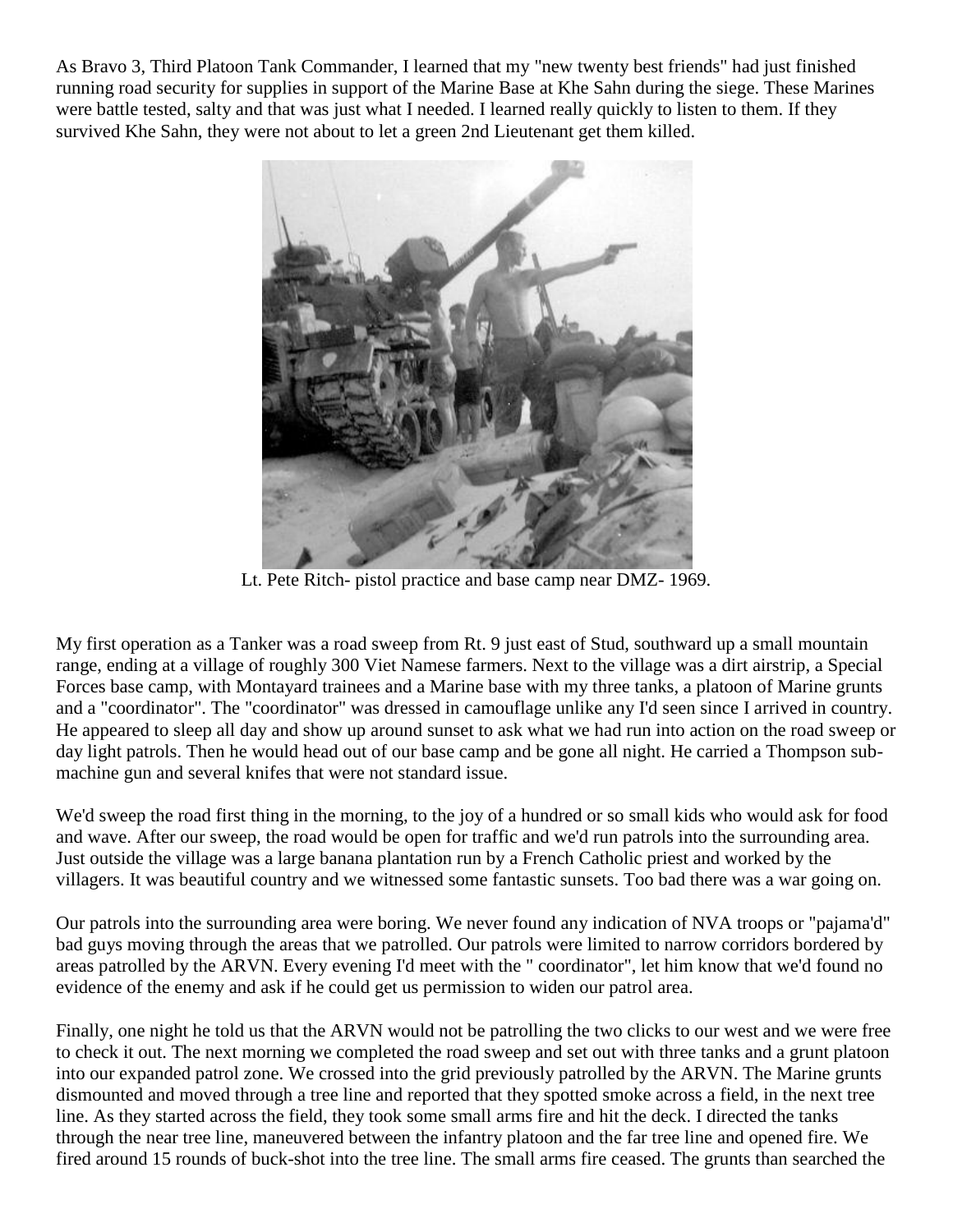tree line and found five bodies, dressed in NVA uniforms and a small cooking fire. We had interrupted an NVA lunch break.

The grunt platoon commander reported our encounter to his CO and we were ordered to load the bodies in the tank fenders and return to our base camp. The "coordinator" met us just outside the village and told us to place the bodies along the road side in front of the village. The next morning at daybreak, the entire population of the village inspected the bodies. One old woman broke down screaming and crying. She had found her son.

We never were allowed to patrol outside of our narrow grid again and the ARVN resumed their patrols to our left and right. We never had another encounter with the enemy during that operation.

Two days after our firefight, as we swept the road in front of the village, there were no children along the road asking for food and waving. Fifty meters down the road we found a land mine. We blew it in place and continued the sweep. I should have picked up on the fact that there were no kids on the side of the road. We were taught to notice any changes and do not get in a routine.

Our next operation was to support a land clearing operation from Con Tien to Cam Lo.

Flame Tank clearing brush covering tunnel complex- 1968 near Con Tien.

My five tanks, with three Army APC's, a Marine Infantry Platoon and 25 Navy Seabee bulldozers were to clear all the bushes and trees in a 5 mile by 3 mile stretch from Con Tien east. The cleared land would be open to aerial and ground observation and any NVA movement through that area would be easy to spot.

We set up a base camp just out side of the Wash Out near Con Tien and each day we'd take 6-8 foot high underbrush and tress to dirt level. The dozers would line up in an overlapping column and make small forest look like freshly plowed farm land.

One morning, I was on Bravo 33 watching the dozers clear the brush, when I saw a human hand waving in the freshly cleared strip of dirt. I halted the next dozer before he reached the hand. The hand was moving, so we knew we had a live one beneath the recently tilled soil. We started to dig out the area and eventually got another hand surfaced and determined that there was a good chance that we'd eliminated the chance of a booby-trap and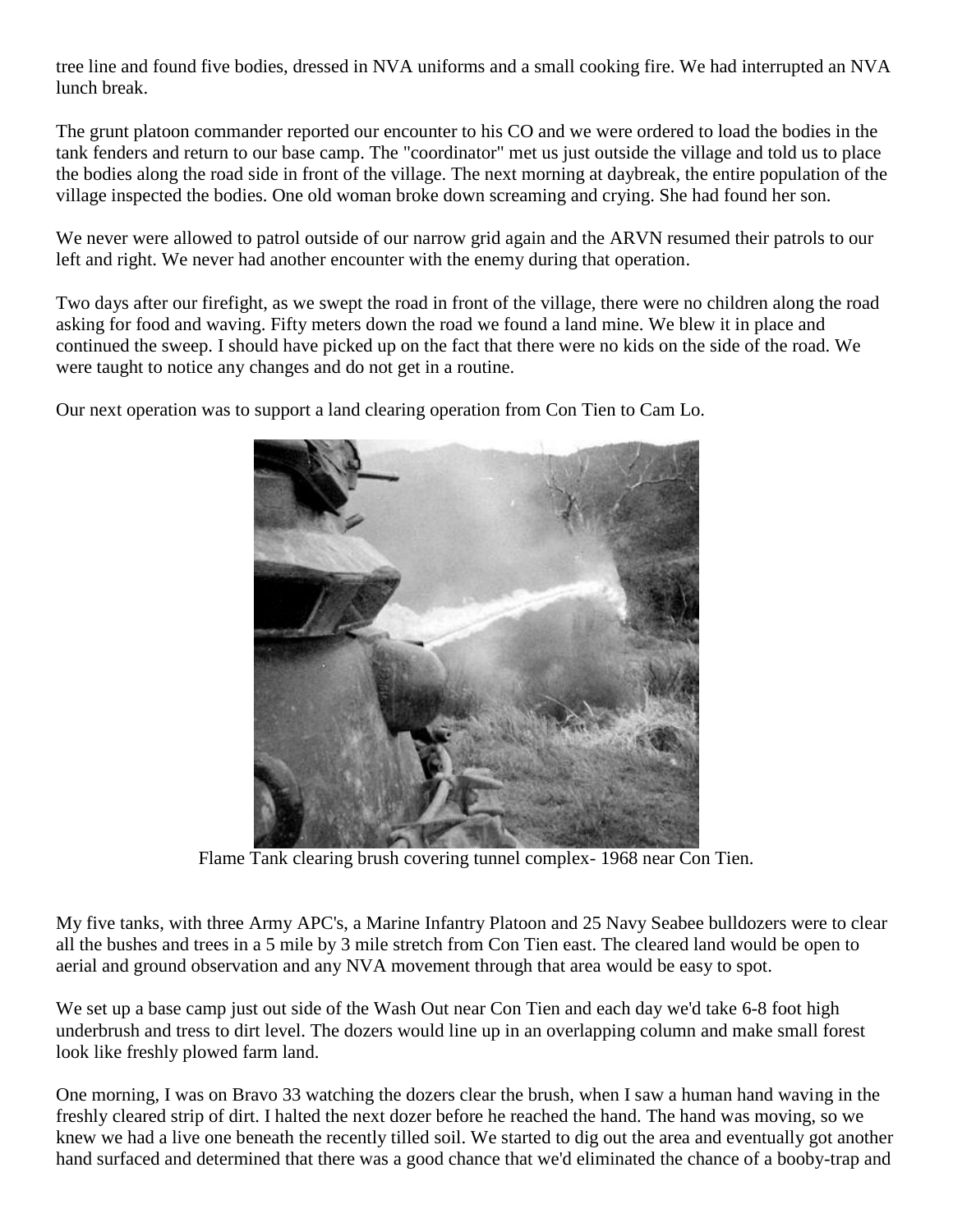## kept digging.

Eventually, we dug out two NVA officers from a tunnel complex. We found hand drawn maps of several local US bases, including one of Bravo Company, Third Tanks, my company base, complete with security positions including tank locations, machine gun positions and our communications bunker. We did not have an interpreter so we radioed for a chopper to come in and pick up our captives.

Later on during this operation, as we were performing maintenance on the dozers and tanks, Staff Sergeant Jewel asked me to join him for an ice run to Camp Vandergrift. Vandergrift had an ice factory, the only ice factory that I was aware of in I Core. As we came through the gate, we heard the sirens go off signaling a rocket attack and troopers yelling "in coming".. Sergeant Jewel said, "Hang on". We drove up to the ice factory and there were over fifty vehicles lined up to pick up ice. However, all of the drivers were in bunkers or culverts due to the rocket attack. Even the ice factory workers were gone. Jewel accelerated to the front of the line; we filled our 10 insulated chow containers with ice and bolted. As we exited Vandergrift, the all clear signal was sounded. Back at our base camp, we iced down a couple of cases of Black Label beer and shared them with everyone- grunts, Seabee's and tankers. It was the only time we ever have cold beer in the bush.



Corporal Riggs, Lt. Pete Ritch, Staff Sgt. Jim Jewel- Vandergrift 1969.

We continued the land clearing operation. The Marine Infantry Platoon assigned with us was commanded by a 2nd Lieutenant code name Blue and were known as Blue's Bastards. Needless to say they were a very salty group and I was glad to have them working with us. Late one afternoon we had finished clearing several hundred acres of land and escorted the bulldozers back to the base camp near the Wash Out. Our aerial spotter radioed us and said that just behind us over the next ridge there were a bunch of NVA "little people" boogie'n down the trail. He said if we got to the next ridge it would be like shooting fish in a barrel.

I took two tanks and two APC's and Blues Bastards and headed back toward the ridge with the spotter plane tracking the bad guys. Before we got to the ridge there was a gully still thick with underbrush that had a narrow cut that we'd have to get in single file to move through. As we stopped to check out the gully, the spotter said that the bad guys were just the other side of the gully below the next ridgeline. We headed into the gully, single file, my tank in the lead, followed by the two ACP's with the other tank bringing up the rear. All four vehicles had grunts riding on the fenders and decks. Lt. Blue was on riding on the back of my tank. Halfway through the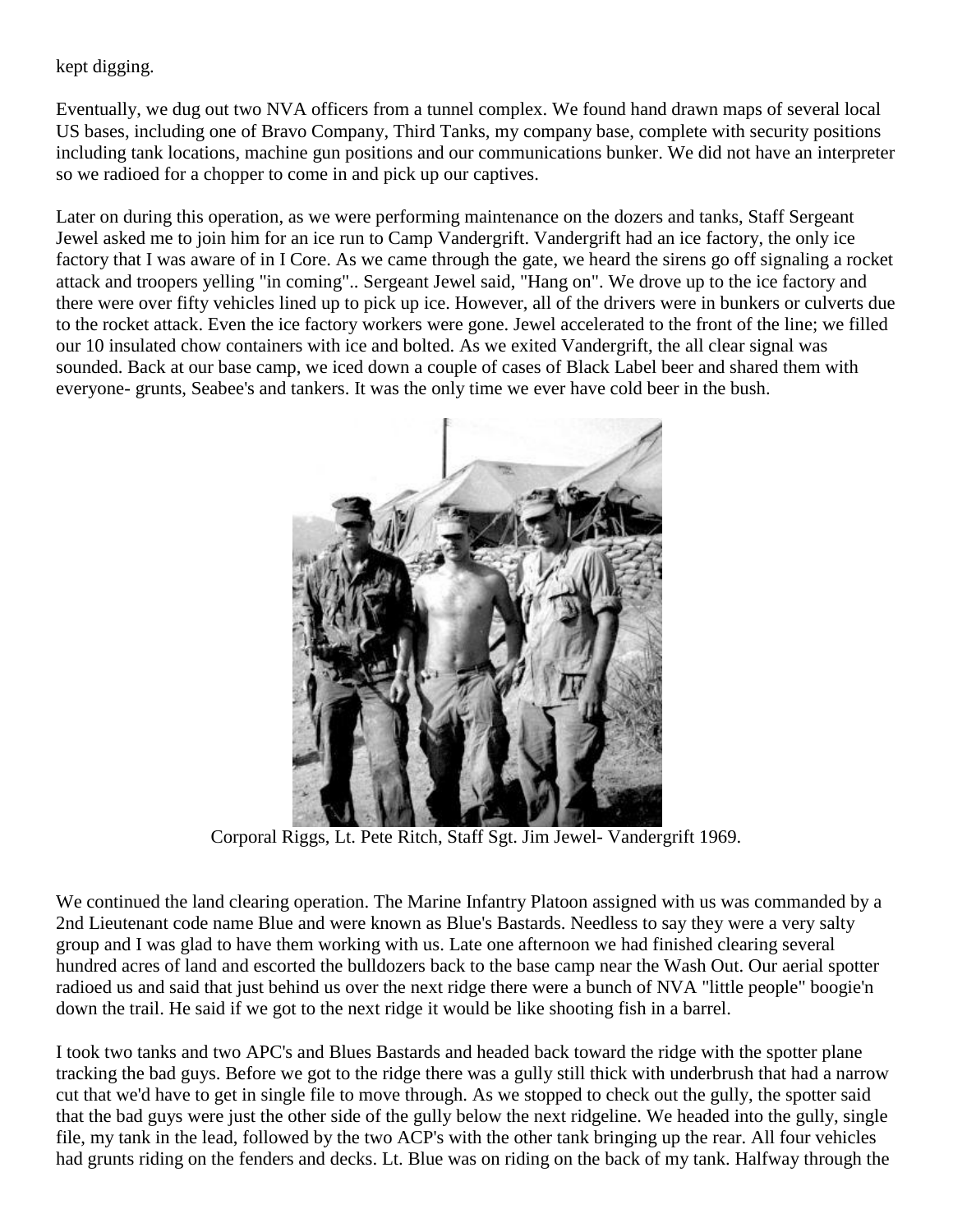gully we got ambushed by small arms, 50 caliber and RPG fire. The driver of the APC behind me was killed and the APC stopped in the middle of the ambush. I accelerated forward, spun back around and went back into the ambush zone with our 30 caliber and 50 caliber machine guns firing into the brush. Blues grunts dismounted and followed the tank back into the ambush but Blue remained on the tank, radio in hand, directing fire, like John Wayne. I swung the turret around toward some small arms fire and in the process whacked Blue of my fender with the 90MM barrel. We fired buck shot rounds into the brush on both sides of the driverless APC. The attacking fire ceased and we got driver into the APC. We loaded up the grunts and drove out of the ambush sight. Blue was on my fender holding his ribs.

We called in a Medi-Vac chopper for the dead and wounded and as I assisted Lt. Blue on the chopper he said something like "Thanks but my ribs are killing me." I went back to my tank and looked up at the thick glass ring that surrounds the cupola. There were five impact fractures in the 6 inch thick glass where AK-47 rounds had hit the ring. The glass ring was about 5 inches below my exposed torso in the tank commander's seat. I got a little light headed and threw-up..

Lt. Blue, I found out later was Oliver North and our ambush was written up in his first book, entitled Under Fire. We correspond about once or twice a year and he reminds me about batting him into the air like a baseball but also thanks me for saving the day. We both received Bronze Stars for our actions.

Our next assignment was to run supplies to the most northern most Marine outpost in I Core. There was a Marine infantry platoon at a small base at the mouth of the Que Viet river situated on the southern border of the DMZ. Every morning, we'd run our tanks, loaded with supplies and replacement troopers up the coast of the South China Sea. One track would be in the water the other track would be in the hard pack sand near the waters edge. The sand was pure white and the weather was great. We'd actually stop and take turns body surfing when the surf was up, with the tankers and grunts providing security.

On one trip up the coast, a just-arrived in-country 2nd. Lt. named Tomlinson joined us aboard one the tanks from Bravo 1. He made the run up the beach with us just fine but on the return trip he insisted on moving inland just beyond the sand dune line. I told him we'd wait for him on the shore line. His tank disappeared over the sand dunes. We could see his radio antenna's moving south, so we shadowed him remaining in the surf and on the hard pack. Suddenly his antenna's disappeared. He radioed that his tank was in a marsh and sinking quickly. By the time we reached him, Tomlinson and his tank crew were standing next to the marsh (quicksand) and the only visible sign of a U.S. Marine Corp. M-48A3 Tank was the two antennas sticking out of the mud. Last I heard Tomlinson was still paying off the tank.

Later on that mission we were running up the beach with infantry troops riding on our fenders. We hit a land mine and the trooper who was sitting right below me on the fender was knocked out but still seated on the fender. Half of his left leg was gone. Using my web belt I tied a tourniquet around his upper leg near his crotch and kept him awake until the MediVac Chopper arrived. We buttoned up the track and limped back to Dong Ha. I heard later that he made it, but lost the lower half of his leg.

After a week refurbishing our equipment at Bravo Company, Third Tanks, Headquarters on Rt. 9, my platoon was assigned to an U. S. Army unit along the DMZ. Our mission was to assist the Army with the transition of Leather Neck Square to the ARVN. The base camp was just south of the DMZ and included my Marine Tank platoon, an ARVN infantry Company and approximately 20 U. S. Army advisors.

After dark we monitored activity in the DMZ and on clear nights we could see and hear the USS New Jersey lobbing shells into North Viet Nam. I sounded like small cars passing overhead. During the day, we'd provide armor support for the ARVN foot patrols along the southern border of the DMZ. One day we stopped for lunch, yes the ARVN treated this like an 8 am to 5 pm job, and in sky overhead we saw vapor trails going north. When the vapor trails made a u-turn and headed south again, we would wait for the rumble of thunder and ground shaking that accompanied an Arc-Light Strike. Awesome.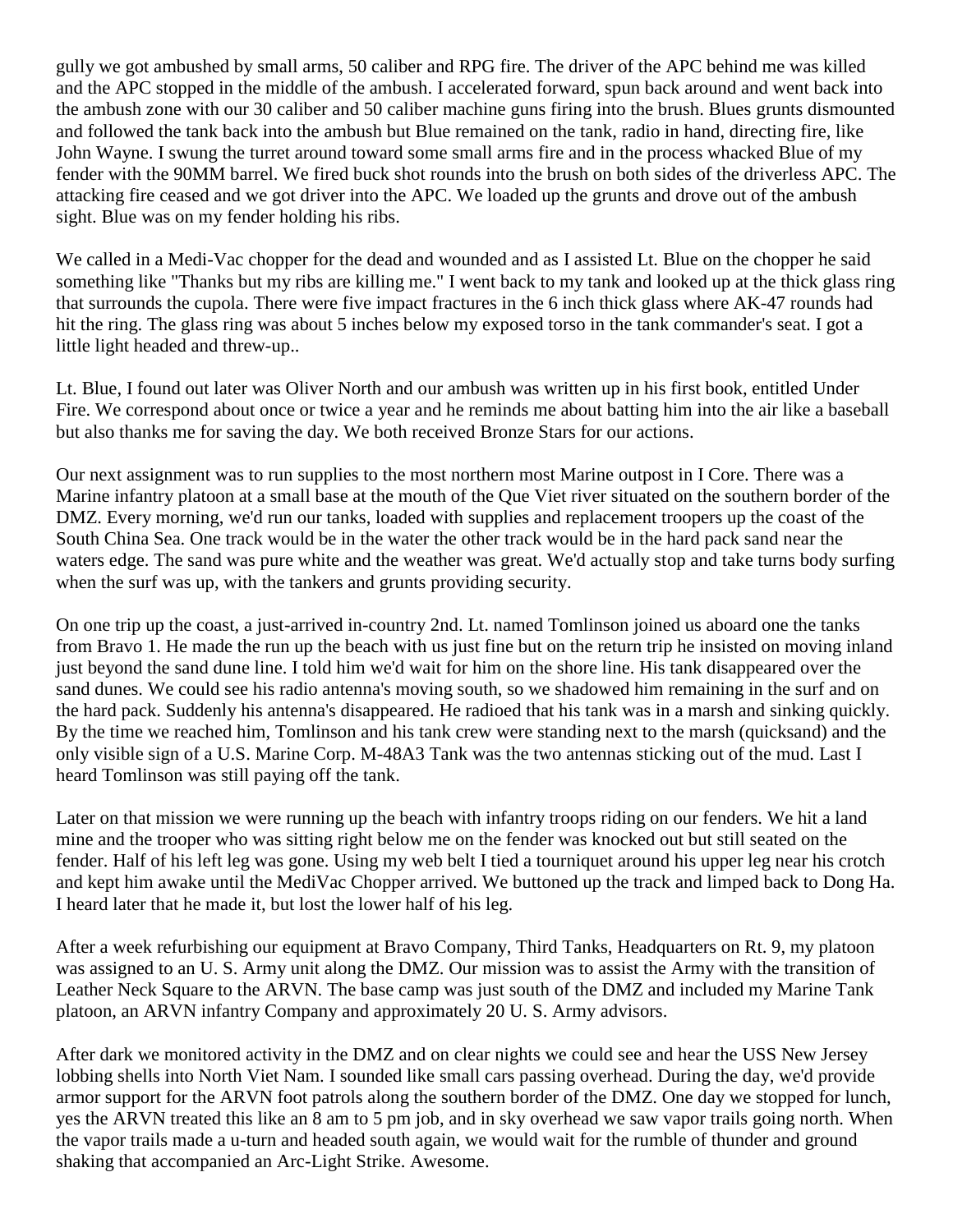After one patrol, as we headed back to our base camp, my two tanks, Bravo 31 and Bravo 33, were flanked by ARVN infantry troops who walked a lot faster on the way back to the Army Base Camp than they did on way out to our objective.

My tank, Bravo 33, hit a land mine. We radioed the Army Major in charge of the operation and told him that I needed the ARVN to set up a security perimeter until we got the tread repaired. Bravo 31, our other tank also provided security. As we worked on the tread, the ARVN ground troops kept moving past us and did not set up a security perimeter. I radioed the Army Advisor and told him that the ARVN column did not set up security and kept moving past our disabled tank. He said he'd get the security perimeter set up.

Suddenly the ARVN column was gone. No security and no more troops moving past my tanks. I radioed the Army Advisor again and told him of our situation. He said he'd send them back. They never showed.



Bravo Co. Third Platoon replacing track at Camp Vandergrift- 1968.

We got my tread repaired and started toward the base camp and hit another land mine. I radioed my status and asked for ground troops and a tank retriever. Now we had one tank damaged and the second tank providing security. We figured that we could fix the tread but that we'd be unable to move the tank at a speed above 10 miles per hour. The Army Advisor responded that he would send ARVN ground troops.

Bravo 6, our Company Tank Retriever Commander, Staff Sergeant Harold Reinche, radioed me that he was headed my way, less that a click away but that the ARVN column troops were all heading in the opposite direction. A minute or so later he advised me that there were no ARVN ground troops to be seen and that he was almost to my position. Then he hit a land mine. We heard the explosion and saw black smoke in the air just over the next rise. Bravo 6 radioed that they were going to button up the damage and try to get to us. I told him we were able to start his direction at a very low rate of speed. Then I heard small arms fire in the background and he said that they had been ambushed. I sent my other tank to his location.

Sgt. Reinche radioed that his troopers were down and he was still taking fire. He stated that he had fired all of